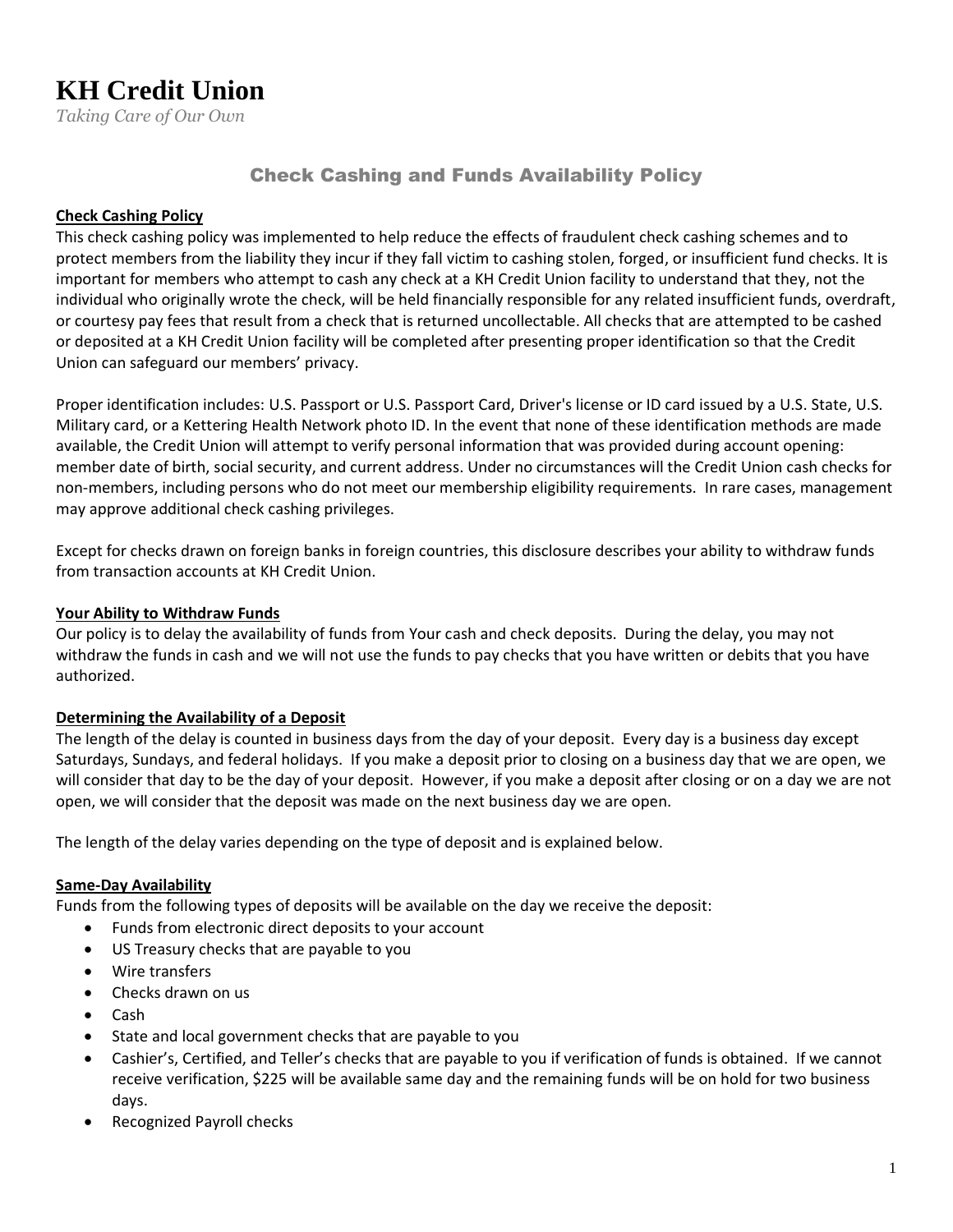• Federal Reserve Bank checks, Federal Home Loan Bank checks, and postal money orders, if these items are payable to you

If you make the deposit at one of our ATM's, funds from these deposits will be available on the second business day after the day we receive your deposit.

## **Other Check Deposits**

The first \$225.00 of funds from other check deposits will be available on the same business day we receive your deposit. The remaining funds up to \$5300 will be available on the second business day after the day of your deposit. Any funds in excess of \$5300 will be available on the seven business day after the day of deposit. For example, if you deposit a check of \$700.00 on a Monday, \$225.00 of the deposit is available on Monday. The remaining \$475.00 is available on Wednesday.

# **Third Party Checks**

We will not cash or deposit a check endorsed to authorize payment to someone other than the payee to whom the check was originally written. There are some rare events when an exception can be made for this check handling policy. If both signatures on the third-party check can be verified in person and ID information of the original payee(s) noted, a third-party check can be accepted.

# **Longer Delays May Apply**

Funds you deposit by check may be delayed for a longer period under the following circumstances:

- We believe a check you deposit will not be paid
- You deposit checks totaling more than \$5,525.00 on any one day
- You redeposit a check that has been returned unpaid
- You have overdrawn your account repeatedly in the last six months
- There is an emergency, such as a failure of computer or communication equipment

We will notify you if we delay your ability to withdraw funds for any of these reasons, and we will tell you when the funds will be available. They will generally be available no later than the seventh business day following the day of your deposit. In any case, we reserve the right to refuse an item for deposit or encashment.

## **Special Rules for New Accounts**

If you are a new member, the following special rules will apply during the first 30 days your account is open. Funds from electronic direct deposits to your account, cash, wire transfers, cashier's, certified, teller's, traveler's and federal, state, and local government checks will be available on the day we receive the deposit if the deposit meets certain conditions. For example, the checks must be payable to you. For all other check deposits, \$225 will be available the same day we receive the deposit. Remaining funds up to \$5300 will be available the second business day after the day we receive the deposit. The excess over \$5,300.00 will be available on the seventh business day after the day of your deposit.

## **Deposits at Automated Teller Machines**

For deposits made at ATMs owned and operated by KH Credit Union, deposits will become available for withdrawal on the second business day following the day of deposit. For deposits made at ATMs not owned and operated by the KH Credit Union, deposits will become available for withdrawal on the second business day following the day of deposit. All ATMS that we own or operate are identified as our machines.

## **Remote Deposit Capture Checks**

Items transmitted using mobile deposit are not subject to the funds availability requirements of Federal Reserve Board Regulation CC. You understand that for the purpose of deposit using this service, the place of deposit is Dayton, OH. In general, if an image of an item you transmit is received AND ACCEPTED before 4 p.m. EST, Monday through Friday, we will consider that the day of deposit. Otherwise, we will consider the deposit was made on the next business day that we are open. Generally, funds will be made available according to the following schedule: the first \$225 will be available on the 1<sup>st</sup> BUSINESS DAY following the day of deposit. The remaining funds will be available on the  $2^{nd}$  BUSINESS DAY following the day of deposit. The Credit Union may make such funds available sooner or later based on such factors as